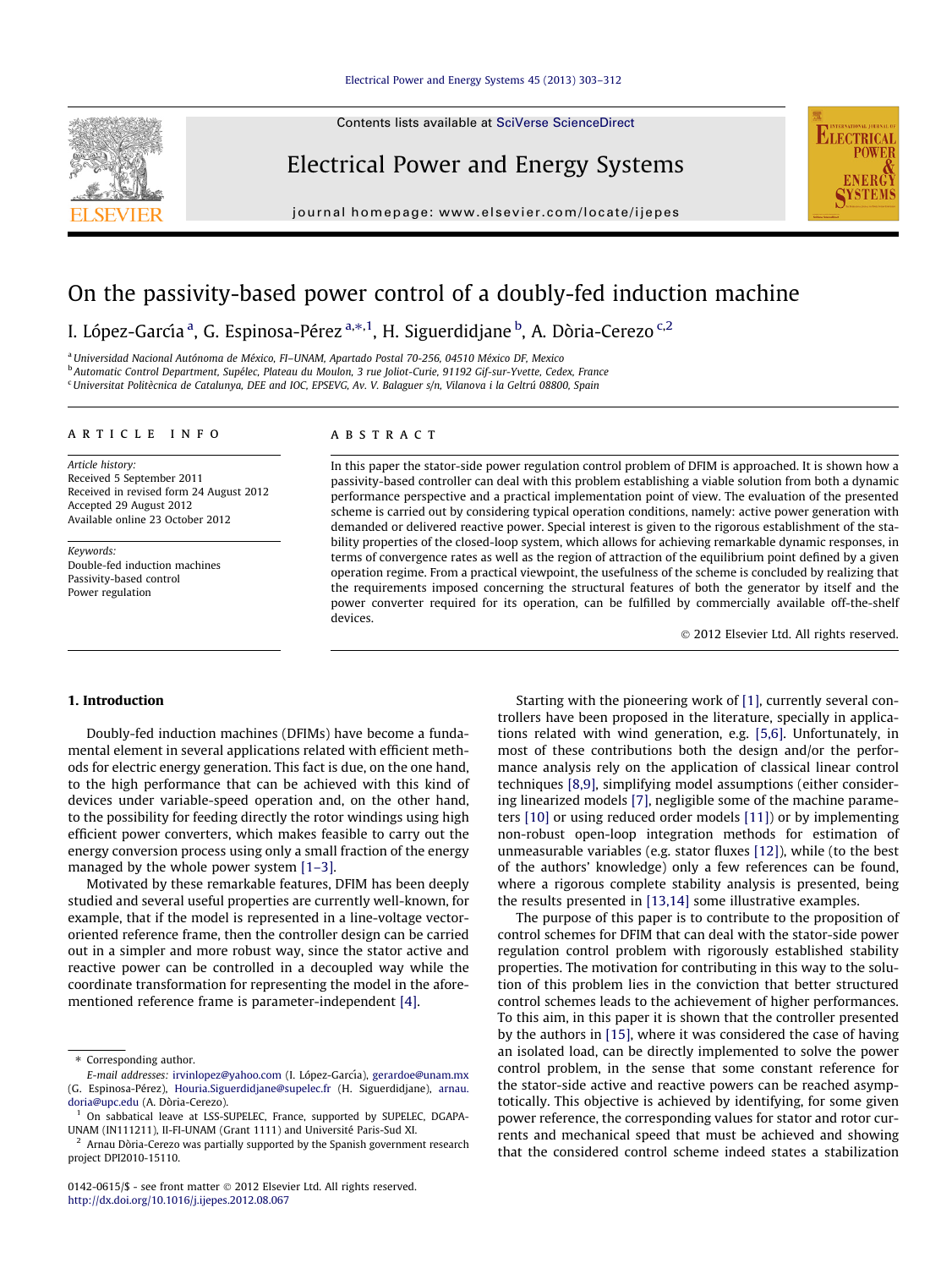mechanism for this operation conditions, provided the mechanical torque delivered to the generator is constant.

The usefulness of the controller scheme is evaluated assuming the more typical operation conditions for the DFIM, i.e. active power is always fed into the grid (for different values of stator power factor) while it is allowed both to deliver or demand reactive power to/from the grid. This different scenarios are considered by letting the constant mechanical torque to take different values. The achieved stability and performance properties of the closedloop system are illustrated, first, under an stringent scenario, where the generator is at standstill at the beginning of the experiments, and, second, under a more practical situation, where the operation departs from non-zero initial conditions. The attractiveness of the control scheme is concluded from two different perspectives, namely: From the dynamic point of view, due to the stability properties and performance exhibited by the closed-loop system, and from a practical viewpoint, since the magnitude of all the system variables correspond to commercially available off-the-shelf experimental setups (including both the generator and the power converter).

The rest of the paper is organized as follows: In Section 2, the considered model for the DFIM is presented, together with the control problem formulation and its solvability analysis. The proposed controller is developed in Section [3](#page--1-0) while its evaluation is carried out in Section [4](#page--1-0). Section [5](#page--1-0) is devoted to state some concluding remarks.

#### 2. Problem formulation

In this section the considered model for the DFIM is presented to later on state the approached control problem and the conditions under which it is solvable.

### 2.1. DFIM model

Under the assumption of linear magnetic circuits and balanced operating conditions, the equivalent two-phase model of the symmetrical DFIM, represented in a rotating dq reference frame fixed to the stator voltage vector, is given by [\[4\]](#page--1-0)

$$
\frac{di_s}{dt} = -\omega_s \mathbf{J} i_s - \omega \beta \mathbf{J} \lambda_r - \gamma i_s + \alpha \beta \lambda_r + \frac{\beta L_r}{L_{sr}} u_s - \beta u_r \tag{1}
$$

$$
\dot{\lambda}_r = -(\omega_s - \omega)\mathbf{J}\lambda_r + \alpha L_{sr}\mathbf{i}_s - \alpha \lambda_r + u_r \tag{2}
$$

$$
J\dot{\omega} = \frac{L_{sr}}{L_r} i_s^T J \lambda_r - B\omega + T_m \tag{3}
$$

where  $\omega_s$  is the rotation speed for the reference frame,  $\omega$  is the rotor speed,  $i_s=[i_{s1},i_{s2}]^T$  are the stator currents,  $\lambda_r=[\lambda_{r1},\lambda_{r2}]^T$  are the rotor fluxes,  $u_s$  and  $u_r$  are the stator and rotor voltages, respectively, while the all positive parameters are given by

$$
\alpha = \frac{R_r}{L_r}; \quad \beta = \frac{L_{sr}}{\mu}; \quad \gamma = \frac{1}{\mu} \left( \frac{R_s L_r^2 + R_r L_{sr}^2}{L_r} \right)
$$

with  $\mu = L_{\rm s}L_{\rm r} - L_{\rm sr}^2$  and

$$
\bm{J} = \begin{bmatrix} 0 & -1 \\ 1 & 0 \end{bmatrix} = -\bm{J}^T
$$

Here  $L_s$ ,  $L_r$  are stator and rotor proper inductances,  $L_{sr}$  is the mutual inductance,  $R_s$ ,  $R_r$  are the winding resistances, *I* is the inertia coefficient, B is the damping coefficient and  $T_m$  is the applied mechanical torque.

Considering the flux vector  $\lambda = \mathcal{L}_e i$  with  $\lambda = \begin{bmatrix} \lambda_s^T, \lambda_r^T \end{bmatrix}^T$  and  $i=\left| i_{\text{s}}^{\text{T}}, i_{\text{r}}^{\text{T}} \right|$  $\left[i_s^T, i_r^T\right]^T$ , where  $\lambda_s$  are the stator fluxes and  $i_r$  the rotor currents, while

$$
\mathcal{L}_e = \begin{bmatrix} L_s \mathbf{I}_2 & L_{sr} \mathbf{I}_2 \\ L_{sr} \mathbf{I}_2 & L_r \mathbf{I}_2 \end{bmatrix}; \quad \mathbf{I}_2 = \begin{bmatrix} 1 & 0 \\ 0 & 1 \end{bmatrix}
$$
 (4)

model (1)–(3) can be equivalently written as

$$
\dot{\lambda}_s = -\omega_s L_s \mathbf{J} \dot{\mathbf{i}}_s - \omega_s L_{sr} \mathbf{J} \dot{\mathbf{i}}_r - R_s \dot{\mathbf{i}}_s + u_s \tag{5}
$$

$$
\dot{\lambda}_r = -(\omega_s - \omega)L_{sr} \mathbf{j} \mathbf{i}_s - (\omega_s - \omega)L_r \mathbf{j} \mathbf{i}_r - R_r \mathbf{i}_r + u_r \tag{6}
$$

$$
\dot{J}\dot{\omega} = L_{sr} i_s^T \mathbf{J} i_r - B\omega + T_m \tag{7}
$$

**Remark 1.** Under generator operation of the DFIM,  $T_m$  is the torque delivered to the machine by a controlled primary mover while  $T_g = L_{sr} i_s^T J_i$  is torque produced by the machine itself. In this paper it is considered that  $T_m$  is constant, assumption that is not restrictive since usually the primary mover is equipped with a speed controller [\[16\]](#page--1-0).

Remark 2. From a controller design perspective, one advantage exhibited by the DFIM is that the complete state vector is measurable, i.e. mechanical speed and both stator and rotor currents can be used to structure of the control scheme.

#### 2.2. Power control problem

From the generated power viewpoint, model (5)–(7) exhibits the following structure if it is assumed that the stator terminals are connected to an infinite bus with voltage magnitude U and frequency determined by  $\omega_{s}$ . Active  $(\mathcal{P})$  and reactive  $(\mathcal{Q})$  power at the stator side are given by

$$
\mathcal{P}_{ab} = I_s^T V_s; \quad \mathcal{Q}_{ab} = -I_s^T \mathbf{J} V_s
$$

where  $I_s$  and  $V_s$  are the vectors of stator currents and voltages, respectively, in the natural ab reference frame for the induction machine.<sup>3</sup> In the  $dq$  reference frame considered for representing the machine model, these expressions take the form

$$
\mathcal{P} = Ui_{s1}; \quad \mathcal{Q} = -Ui_{s2} \tag{8}
$$

which clearly exhibit the advantage of the representation, since control of the active and reactive power can be carried out by controlling each of the components of the stator current vector  $i_{\rm s}$ .

Taking into account the information presented above, the control problem solved in this paper can be stated as.

Consider the DFIM model given by (5)–(7). Assume that

- A.1 The mechanical speed and both stator and rotor currents are available for measurement.
- A.2 The torque delivered by the prime mover is constant and known.
- A.3 The model parameters are known.
- A.4 Stator voltages have fixed frequency and amplitude, i.e. stator windings are directly connected to the line grid.

Under these conditions, design a control law for the rotor voltages  $u_r = u_r(i_s,i_r,\omega)$  such that

$$
\underset{t\to\infty}{\lim}\mathcal{P}=\mathcal{P}_{\dot{\alpha}};\quad \underset{t\to\infty}{\lim}\mathcal{Q}=\mathcal{Q}_{\dot{\alpha}}
$$

with the desired power defined by  $\mathcal{P}_{\hat{\alpha}}$ ,  $\mathcal{Q}_{\hat{\alpha}}$ , guaranteeing internal stability.

 $3\,$  In the ab reference frame the stator variables are represented in a fixed reference frame while the rotor variables are expressed with respect to a reference frame that rotates at an angular speed given by  $\omega$  [\[4\].](#page--1-0)